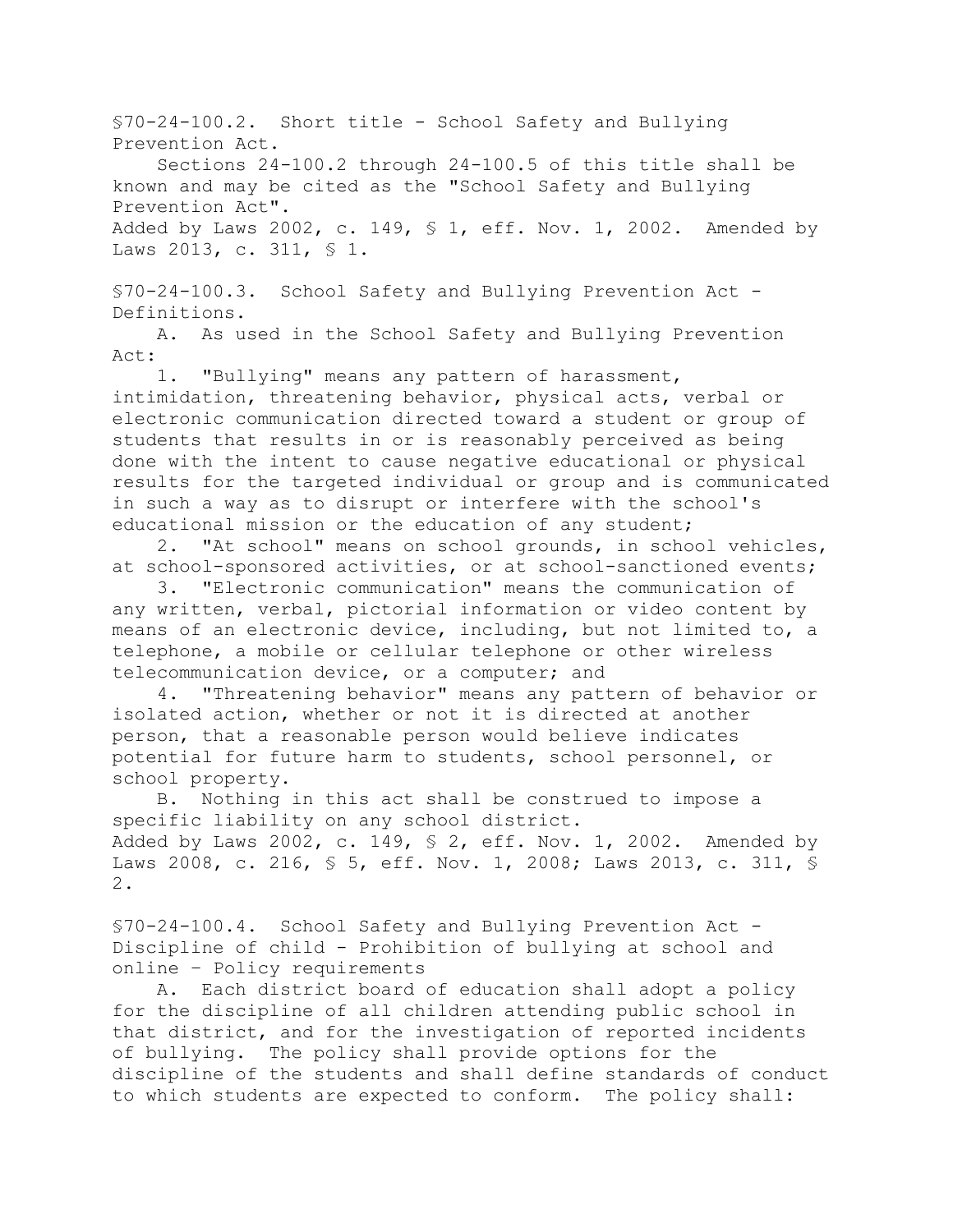1. Specifically address bullying by students at school and by electronic communication, if the communication is specifically directed at students or school personnel and concerns bullying at school;

2. Contain a procedure for reporting an act of bullying to a school official or law enforcement agency, including a provision that permits a person to report an act anonymously. No formal disciplinary action shall be taken solely on the basis of an anonymous report;

3. Contain a requirement that any school employee that has reliable information that would lead a reasonable person to suspect that a person is a target of bullying shall immediately report it to the principal or a designee of the principal;

4. Contain a statement of how the policy is to be publicized including a requirement that:

- a. an annual written notice of the policy be provided to parents, guardians, staff, volunteers and students, with age-appropriate language for students,
- b. notice of the policy be posted at various locations within each school site, including but not limited to cafeterias, school bulletin boards, and administration offices,
- c. the policy be posted on the Internet website for the school district and each school site that has an Internet website, and
- d. the policy be included in all student and employee handbooks;

5. Require that appropriate school district personnel involved in investigating reports of bullying make a determination regarding whether the conduct is actually occurring;

6. Contain a procedure for providing timely notification to the parents or guardians of a victim of documented and verified bullying and to the parents or guardians of the perpetrator of the documented and verified bullying;

7. Identify by job title the school official responsible for enforcing the policy;

8. Contain procedures for reporting to law enforcement all documented and verified acts of bullying which may constitute criminal activity or reasonably have the potential to endanger school safety;

9. Require annual training for administrators and school employees as developed and provided by the State Department of Education in preventing, identifying, responding to and reporting incidents of bullying;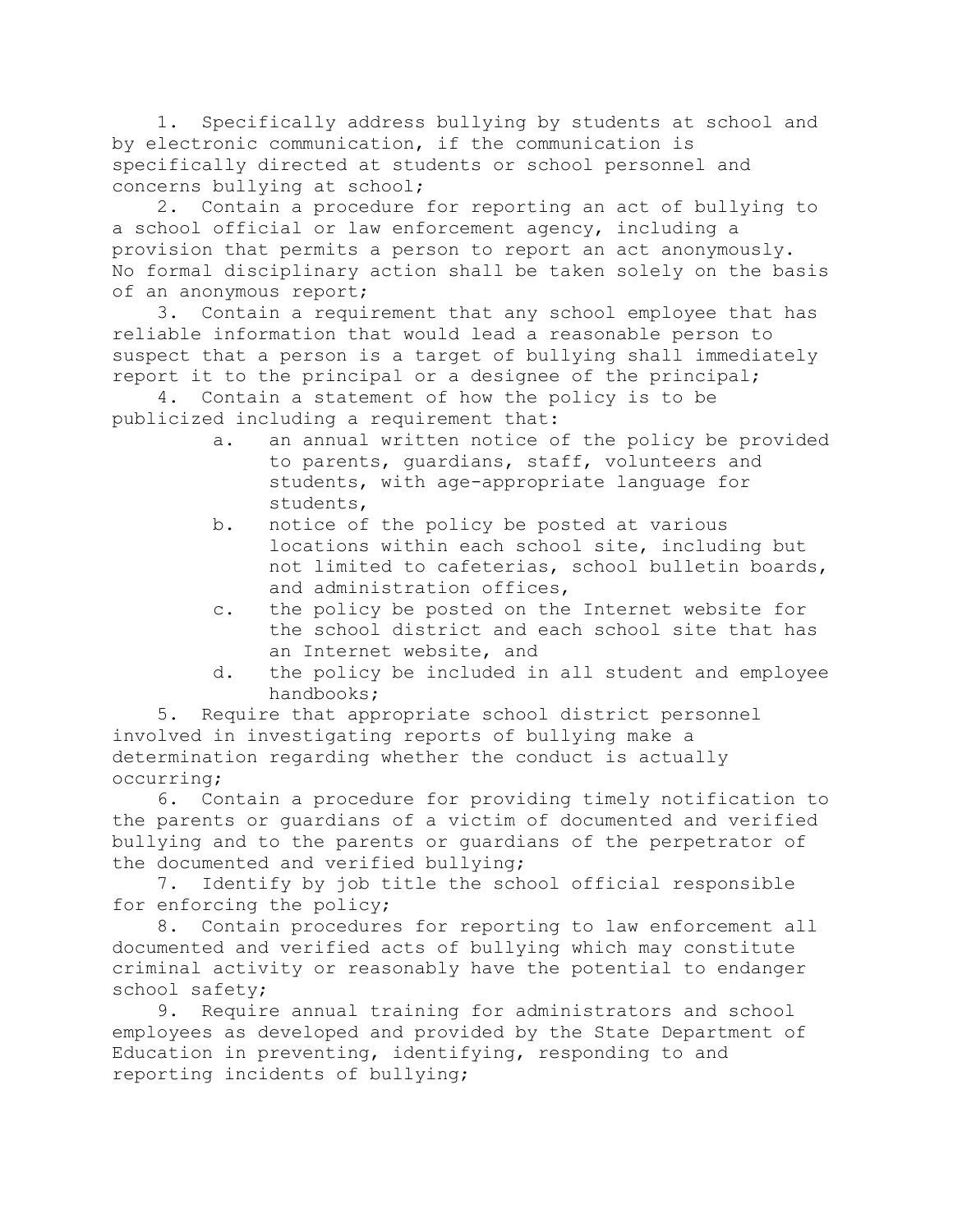10. Provide for an educational program as designed and developed by the State Department of Education and in consultation with the Office of Juvenile Affairs for students and parents in preventing, identifying, responding to and reporting incidents of bullying;

11. Establish a procedure for referral of a person who commits an act of bullying to a delinquency prevention and diversion program administered by the Office of Juvenile Affairs;

- 12. Address prevention by providing:
	- a. consequences and remedial action for a person who commits an act of bullying,
	- b. consequences and remedial action for a student found to have falsely accused another as a means of retaliation, reprisal or as a means of bullying, and
	- c. a strategy for providing counseling or referral to appropriate services, including guidance, academic intervention, and other protection for students, both targets and perpetrators, and family members affected by bullying, as necessary;
- 13. Establish a procedure for:
	- a. the investigation, determination and documentation of all incidents of bullying reported to school officials,
	- b. identifying the principal or a designee of the principal as the person responsible for investigating incidents of bullying,
	- c. reporting the number of incidents of bullying, and
	- d. determining the severity of the incidents and their potential to result in future violence;

14. Establish a procedure whereby, upon completing an investigation of bullying, a school may recommend that available community mental health care, substance abuse or other counseling options be provided to the student, if appropriate; and

15. Establish a procedure whereby a school may request the disclosure of any information concerning students who have received mental health, substance abuse, or other care pursuant to paragraph 14 of this subsection that indicates an explicit threat to the safety of students or school personnel, provided the disclosure of the information does not violate the requirements and provisions of the Family Educational Rights and Privacy Act of 1974, the Health Insurance Portability and Accountability Act of 1996, Section 2503 of Title 12 of the Oklahoma Statutes, Section 1376 of Title 59 of the Oklahoma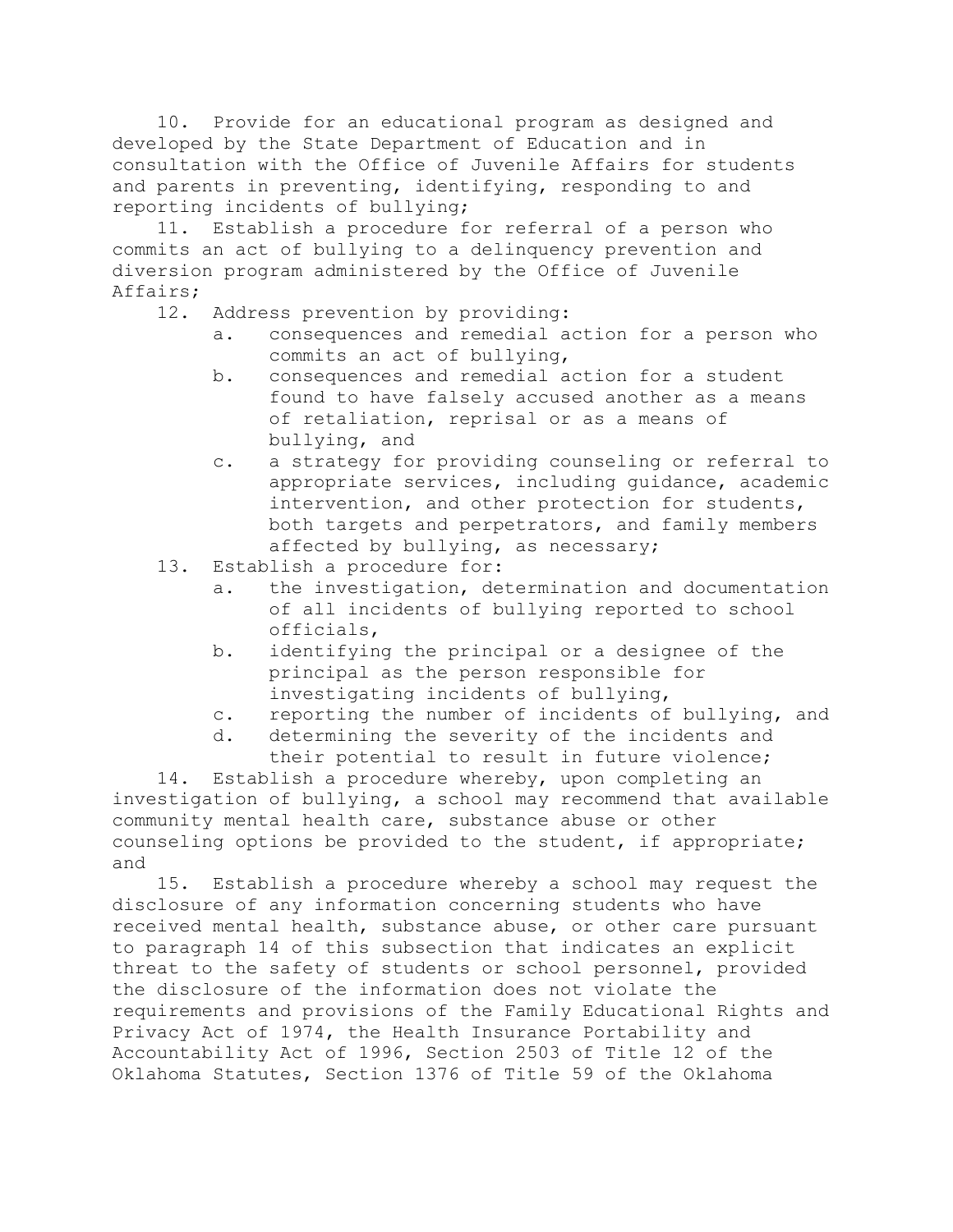Statutes, or any other state or federal laws regarding the disclosure of confidential information.

B. In developing the policy, the district board of education shall make an effort to involve the teachers, parents, administrators, school staff, school volunteers, community representatives, local law enforcement agencies and students. The students, teachers, and parents or guardian of every child residing within a school district shall be notified by the district board of education of its adoption of the policy and shall receive a copy upon request. The school district policy shall be implemented in a manner that is ongoing throughout the school year and is integrated with other violence prevention efforts.

C. The teacher of a child attending a public school shall have the same right as a parent or guardian to control and discipline such child according to district policies during the time the child is in attendance or in transit to or from the school or any other school function authorized by the school district or classroom presided over by the teacher.

D. Except concerning students on individualized education plans (IEP) pursuant to the Individuals with Disabilities Education Act (IDEA), P.L. No. 101-476, the State Board of Education shall not have authority to prescribe student disciplinary policies for school districts or to proscribe corporal punishment in the public schools. The State Board of Education shall not have authority to require school districts to file student disciplinary action reports more often than once each year and shall not use disciplinary action reports in determining a school district's or school site's eligibility for program assistance including competitive grants.

E. The board of education of each school district in this state shall have the option of adopting a dress code for students enrolled in the school district. The board of education of a school district shall also have the option of adopting a dress code which includes school uniforms.

F. The board of education of each school district in this state shall have the option of adopting a procedure that requires students to perform campus-site service for violating the district's policy.

G. The State Board of Education shall:

1. Promulgate rules for periodically monitoring school districts for compliance with this section and providing sanctions for noncompliance with this section;

2. Establish and maintain a central repository for the collection of information regarding documented and verified incidents of bullying; and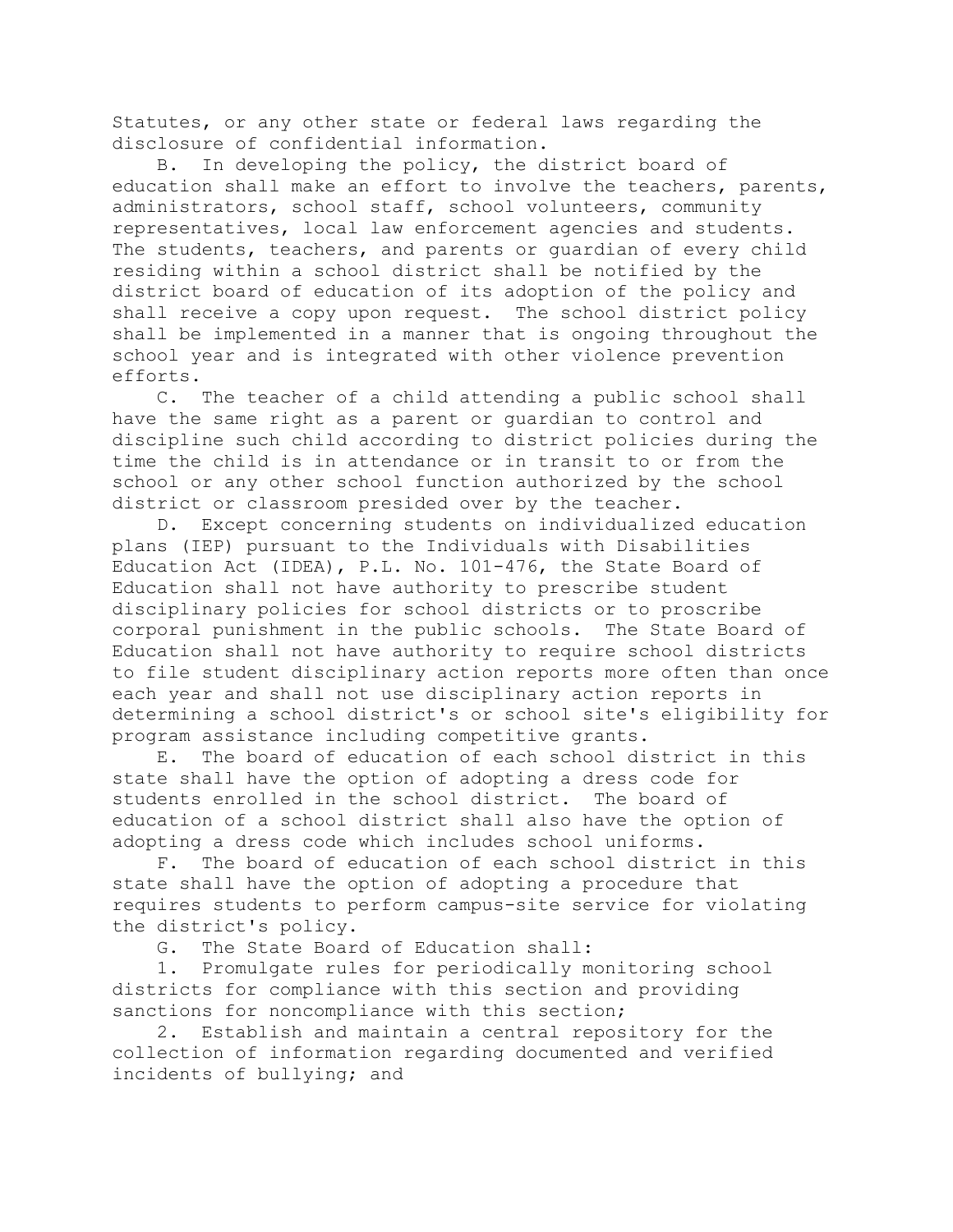3. Publish a report annually on the State Department of Education website regarding the number of documented and verified incidents of bullying in the public schools in the state. Added by Laws 1971, c. 281, § 6-114, eff. July 2, 1971. Amended by Laws 1982, c. 326, § 2; Laws 1985, c. 329, § 13, emerg. eff. July 30, 1985; Laws 1995, c. 241, § 2, eff. July 1, 1995; Laws 1999, c. 320, § 34, eff. July 1, 1999; Laws 2000, c. 232, § 11, eff. July 1, 2000; Laws 2002, c. 149, § 3, eff. Nov. 1, 2002. Renumbered from § 6-114 of this title by Laws 2002, c. 149, § 5, eff. Nov. 1, 2002. Amended by Laws 2008, c. 216, § 6, eff. Nov. 1, 2008; Laws 2013, c. 311, § 3; Laws 2014, c. 345, § 2, eff. Nov. 1, 2014; Laws 2016, c. 277, § 1.

§70-24-100.5. Safe School Committees – Model policy.

A. Every year each public school site shall establish a Safe School Committee to be composed of at least seven (7) members. The Safe School Committee shall be composed of teachers, parents of enrolled students, students, and a school official who participates in the investigation of reports of bullying as required by subsection A of Section 24-100.4 of this title. The Committee may include administrators, school staff, school volunteers, community representatives, and local law enforcement agencies. The Committee shall assist the school board in promoting a positive school climate through planning, implementing and evaluating effective prevention, readiness and response strategies, including the policy required by Section 24-100.4 of this title.

B. The Safe School Committee shall study and make recommendations to the principal regarding:

1. Unsafe conditions, possible strategies for students, faculty and staff to avoid physical and emotional harm at school, student victimization, crime prevention, school violence, and other issues which prohibit the maintenance of a safe school;

2. Student bullying as defined in Section 24-100.3 of this title;

3. Professional development needs of faculty and staff to recognize and implement methods to decrease student bullying; and

4. Methods to encourage the involvement of the community and students, the development of individual relationships between students and school staff, and use of problem-solving teams and resources that include counselors and other behavioral health and suicide prevention resources within or outside the school system.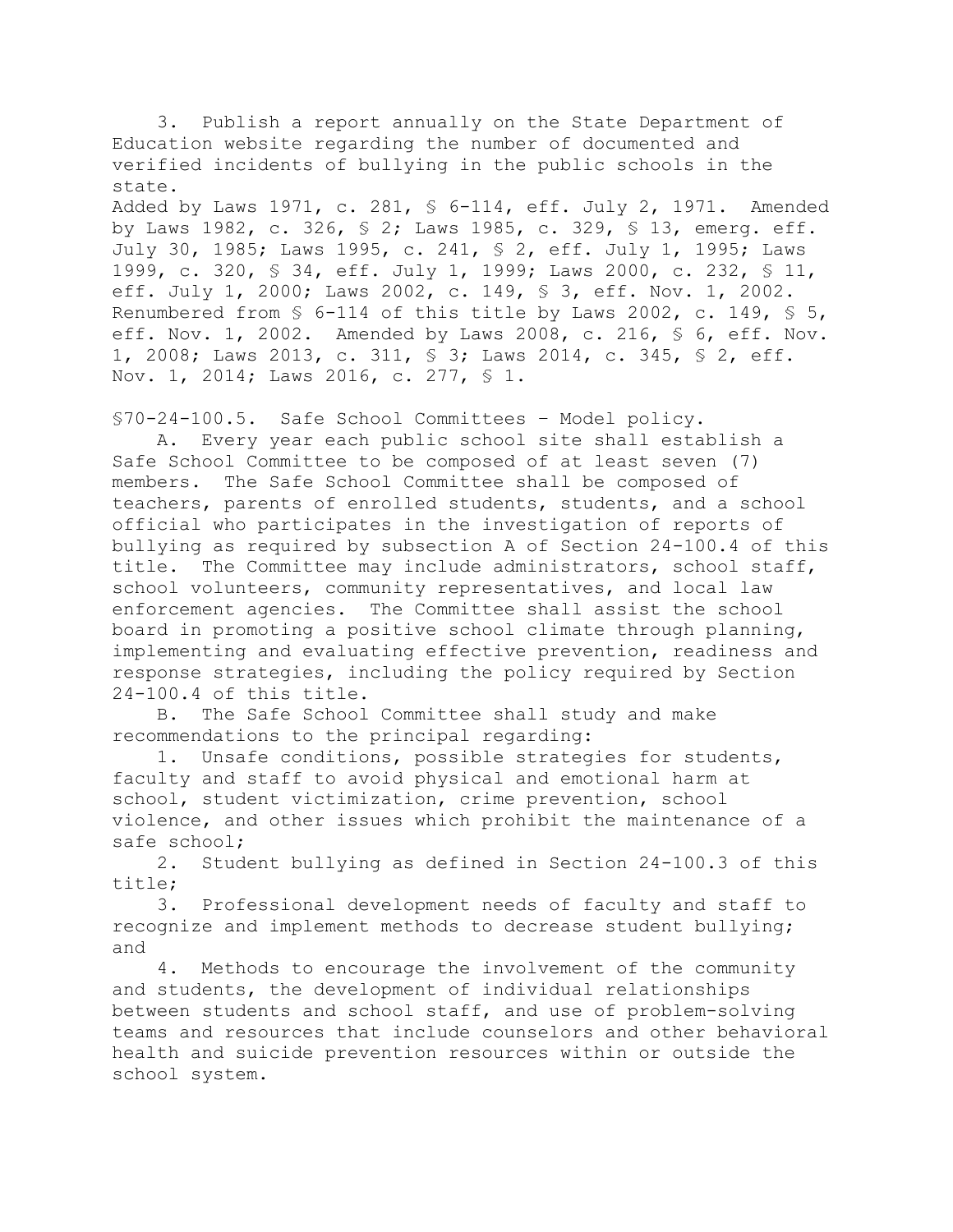In its considerations, the Safe School Committee shall review the district policy for the prevention of bullying and the list of research-based programs appropriate for the prevention of bullying of students at school compiled by the State Department of Education. In addition, the Committee may review traditional and accepted bullying prevention programs utilized by other states, state agencies, or school districts.

C. The Safe School Committee may study and make recommendations to the school district board of education regarding the development of a rape or sexual assault response program that may be implemented at the school site.

D. The State Department of Education shall:

1. Develop a model policy and deliver training materials to all school districts on the components that should be included in a school district policy for the prevention of bullying; and

2. Compile and distribute to each public school site, prominently display on the State Department of Education website and annually publicize in print media a list of research-based programs appropriate for the prevention of bullying of students. If a school district implements a commercial bullying prevention program, it shall use a program listed by the State Department of Education.

E. The provisions of this section shall not apply to technology center schools. Added by Laws 1996, c. 252,  $\frac{1}{2}$  eff. July 1, 1996. Amended by Laws 2001, c. 33, § 120, eff. July 1, 2001; Laws 2002, c. 149, § 4, eff. Nov. 1, 2002. Renumbered from § 24-100 of this title by Laws 2002, c. 149, § 5, eff. Nov. 1, 2002. Amended by Laws 2008, c. 216, § 7, eff. Nov. 1, 2008; Laws 2013, c. 311, § 4; Laws 2015, c. 246, § 2, eff. Nov. 1, 2015.

§70-24-100.6. Right of student victims to be separated from offender - Notice to school district of juvenile sex offender identity - School attendance of juvenile sex offender.

A. Students who have been victims of certain felony offenses by other students, as well as the siblings of the student victims, have the right to be kept separated from the student offender both at school and during school transportation.

B. Notwithstanding any provision of law prohibiting the disclosure of the identity of a minor, within thirty (30) days of the time of the adjudication or withholding of adjudication of any juvenile offender for any offense subject to the Juvenile Sex Offender Registration Act, either the juvenile bureau in counties which have juvenile bureaus or the Office of Juvenile Affairs in all other counties shall notify the superintendent of the school district in which the juvenile offender is enrolled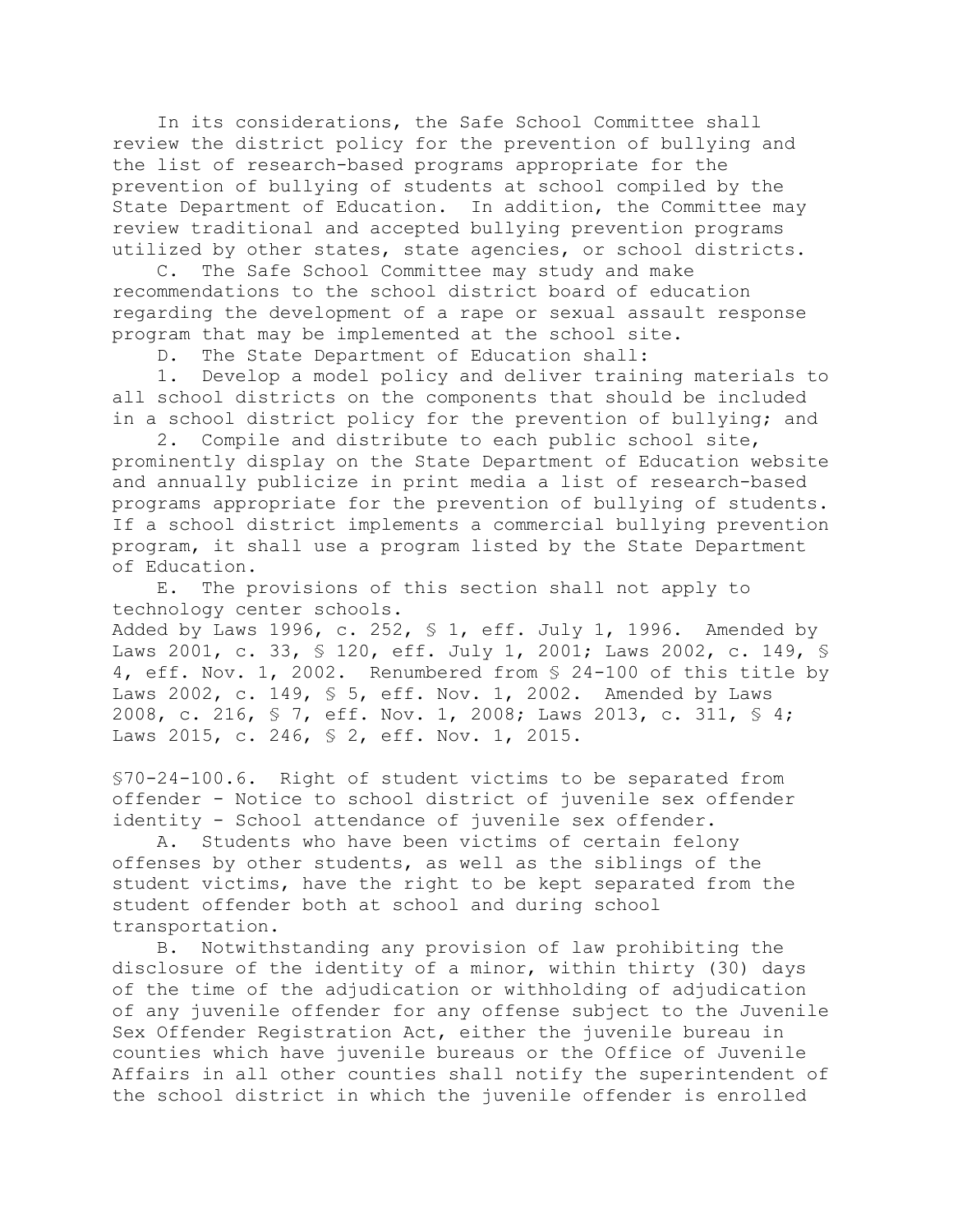or intends to enroll of the adjudication and the offense for which the child was adjudicated. Upon receipt of such notice, the school district shall notify the victim and parent or guardian of the victim of their right to request to be separated from the offender at school and during school transportation. If the victim requests to be separated from the offender, the school district shall take appropriate action to effectuate the provisions of subsection C of this section. The decision of the victim shall be final and not reversible.

C. Any offender described in subsection B of this section shall, upon the request of the victim, not attend any school attended by the victim or a sibling of the victim or ride on a school bus on which the victim or a sibling of the victim is riding. The offender shall be permitted by the school district to attend another school within the district in which the offender resides, provided the other school is not attended by the victim or sibling of the victim. If the offender is unable to attend another school in the district in which the offender resides, the offender shall transfer to another school district pursuant to the provisions of the Education Open Transfer Act.

D. The offender or the parents of the offender, if the offender is a juvenile, shall be responsible for arranging and paying for transportation and any other cost associated with or required for the offender to attend another school or that is required as a consequence of the prohibition against attending a school or riding on a school bus on which the victim or a sibling of the victim is attending or riding. However, the offender or the parents of the offender shall not be charged for existing modes of transportation that can be used by the offender at no additional cost to the school district. Added by Laws 2007, c. 164, § 1, eff. July 1, 2007.

§70-24-100.7. Suicide awareness and drug abuse policies – Immunity from employment discipline and civil liability – Cause of action limitations – Duty to notify parents or legal guardians.

A. The board of education of each school district in this state may adopt a policy regarding suicide awareness and training and the reporting of student drug abuse.

B. The board of education of each school district in this state may provide schoolwide training to all students in grades seven through twelve and staff addressing suicide awareness and prevention. The Department of Mental Health and Substance Abuse Services shall develop and make available to school districts curriculum which addresses suicide awareness and prevention, without cost to the school districts. The course outline for the curriculum shall be made available to the public online